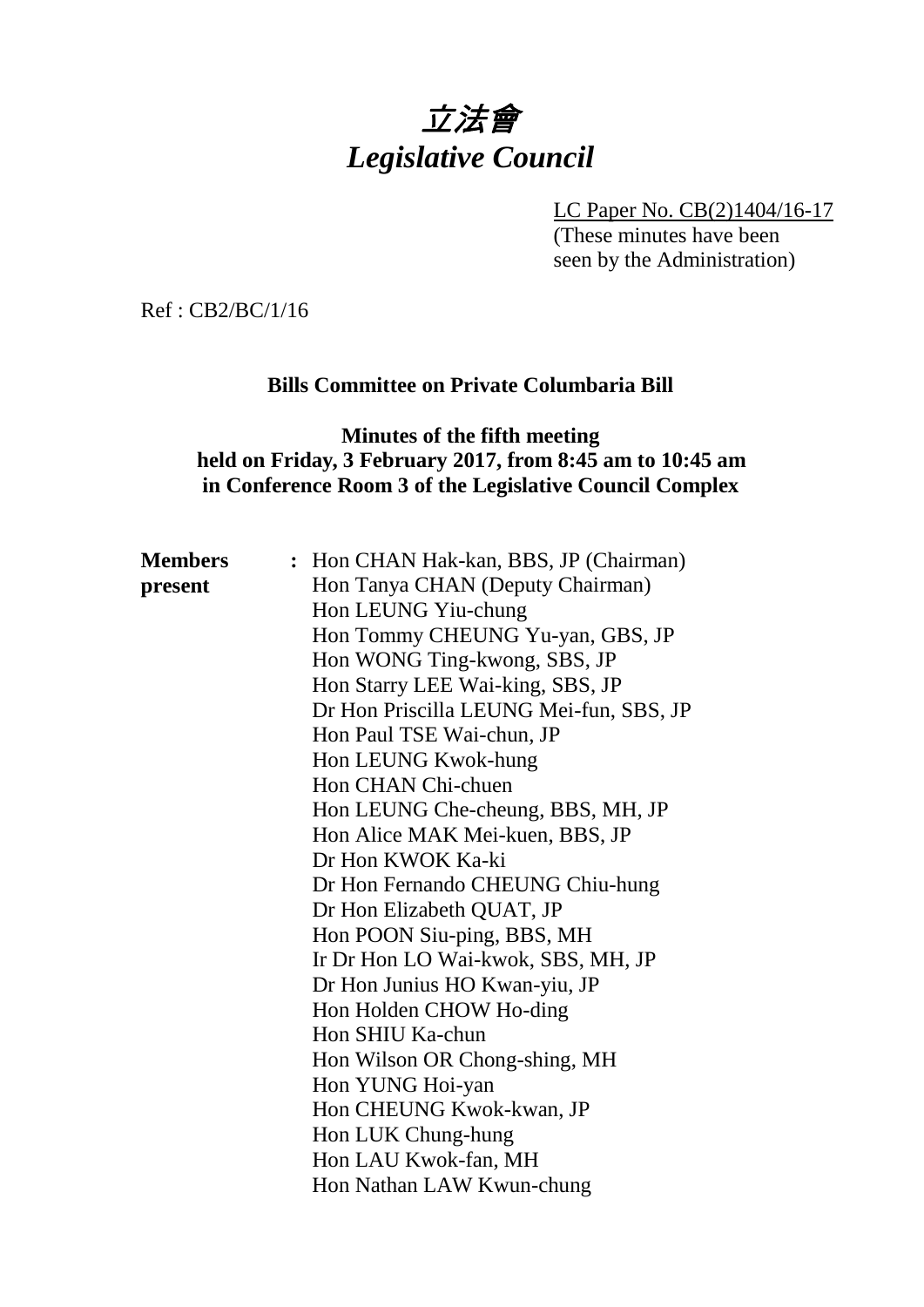# Dr Hon LAU Siu-lai

| <b>Members</b><br>absent                     | : Hon Steven HO Chun-yin, BBS<br>Hon MA Fung-kwok, SBS, JP<br>Dr Hon Helena WONG Pik-wan<br>Hon Martin LIAO Cheung-kong, SBS, JP<br>Hon CHU Hoi-dick<br>Hon HO Kai-ming |
|----------------------------------------------|-------------------------------------------------------------------------------------------------------------------------------------------------------------------------|
| <b>Public Officers :</b> Item I<br>attending | Mr Daniel CHENG, JP<br>Deputy Secretary for Food and Health (Food) 1<br>Food and Health Bureau                                                                          |
|                                              | Miss Diane WONG<br>Principal Assistant Secretary for Food and Health<br>$(Food)$ 2<br>Food and Health Bureau                                                            |
|                                              | Mr Peter SZE<br><b>Senior Government Counsel</b><br>Department of Justice                                                                                               |
|                                              | Miss Cindy CHEUK<br><b>Senior Government Counsel</b><br>Department of Justice                                                                                           |
|                                              | Mr CHIU Yu-chow<br><b>Assistant Director (Grade Management and</b><br>Development)<br>Food and Environmental Hygiene Department                                         |
|                                              | <b>Ms Doris CHOW</b><br><b>Assistant Director (Estate Management) (Lands</b><br><b>Administration Office/ Headquarters)</b><br><b>Lands Department</b>                  |
|                                              | Ms Christine TSE<br><b>Assistant Director of Planning /Special Duties</b><br><b>Planning Department</b>                                                                 |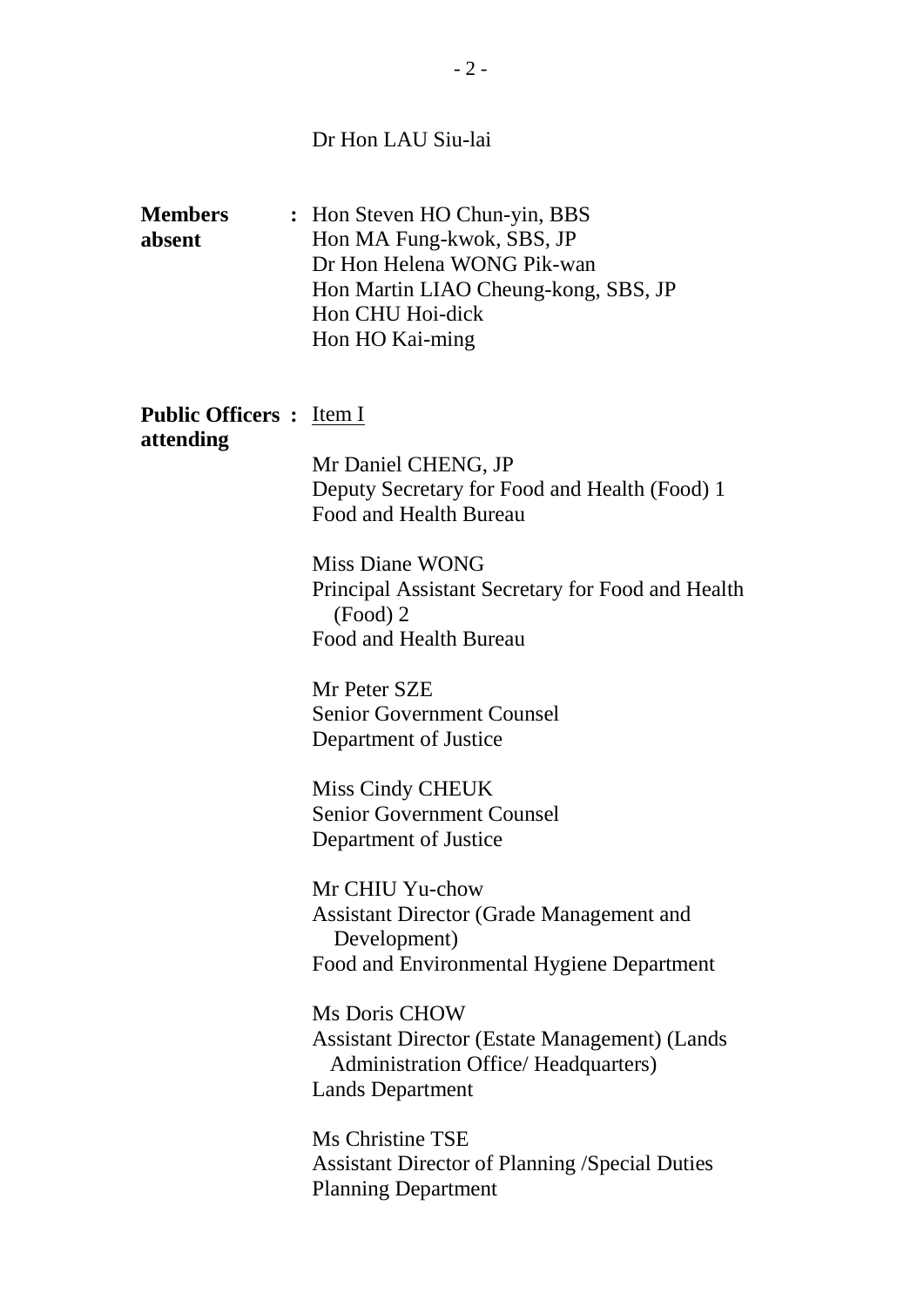|                               | Mr Michael LI Ho-ping<br>Chief Building Surveyor/Legal Services<br><b>Buildings Department</b> |
|-------------------------------|------------------------------------------------------------------------------------------------|
| <b>Clerk in</b><br>attendance | : Mr Colin CHUI<br>Chief Council Secretary (2) 4                                               |
| <b>Staff in</b><br>attendance | : Ms Wendy KAN<br><b>Assistant Legal Adviser 6</b>                                             |
|                               | Ms Catherina YU<br>Senior Council Secretary (2) 4                                              |
|                               | Miss Meisy KWOK<br>Legislative Assistant (2) 6                                                 |

#### **I. Meeting with the Administration**

[File Ref.: FH CR 2/3751/07; LC Paper Nos. CB(3)113/16-17, LS10/16-17 and CB(2)345/16-17(01) and (02)]

The Bills Committee deliberated (index of proceedings attached at **Annex**).

- 2. The Bills Committee requested the Administration to provide:
	- (a) examples on the use of the phrase "終局決定" in legislation concerning other appeal boards;
	- (b) examples of appeal boards which had adopted arrangements similar to those set out in clause 84(6) to (8);
	- (c) the background of proposing appointment of a legal adviser to the Private Columbaria Appeal Board; and
	- (d) information on the number of columbarium premises which were occupied under a short term tenancy granted by the Government and the total area of the columbarium premises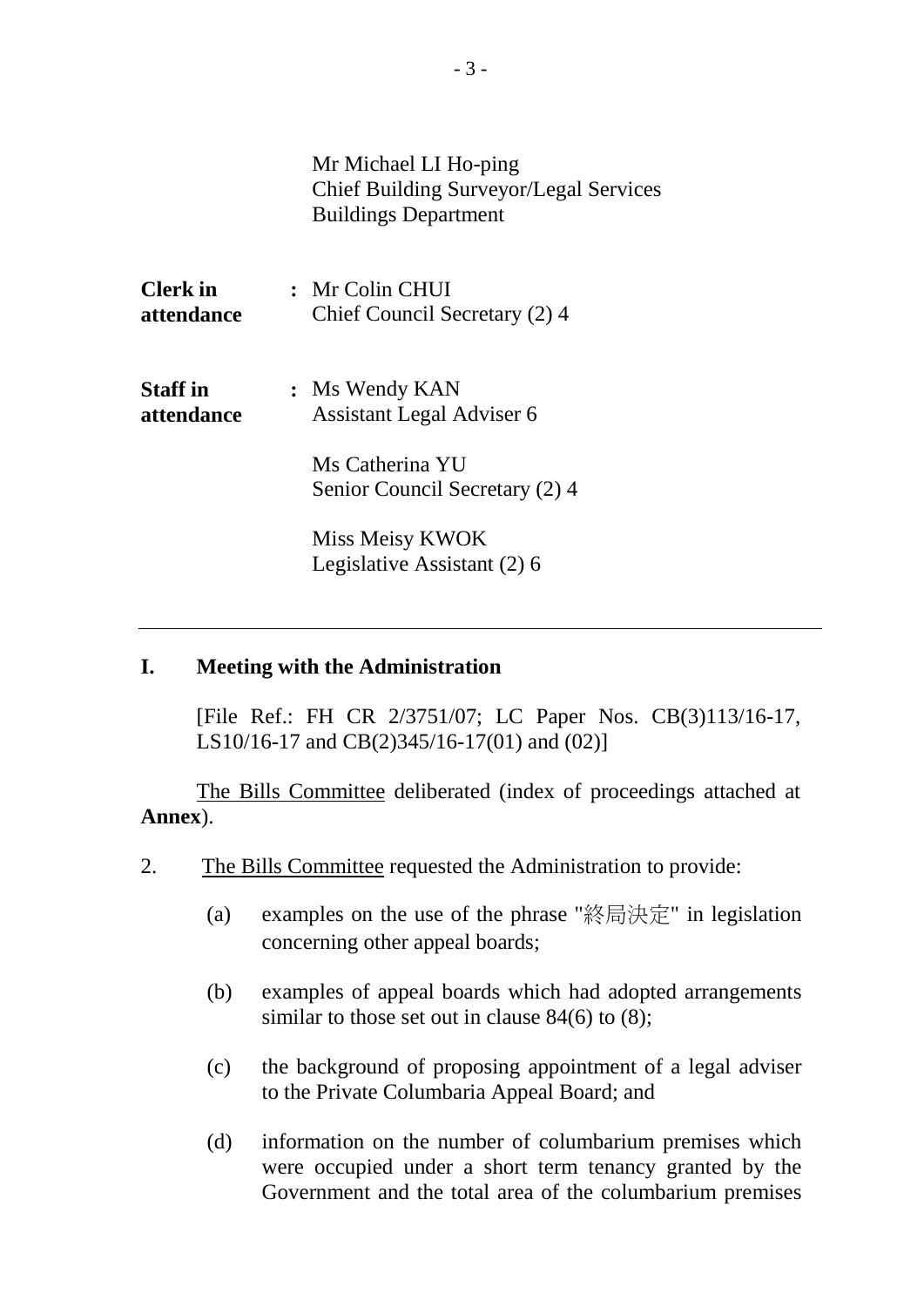concerned.

The Administration was requested to provide the required information under items (a) to (c) above before the next meeting.

(*Post-meeting note:* The Administration's response was issued to members vide LC Paper Nos. CB(2)804/16-17(01) and CB(2)986/16-17(04) on 13 February and 15 March 2017 respectively.)

#### **II. Date of next meeting**

3. Members noted that the next meeting would be held on Monday, 13 February 2017 at 4:30 pm.

#### **III. Any other business**

4. There being no other business, the meeting ended at 10:45 am.

Council Business Division 2 Legislative Council Secretariat 12 May 2017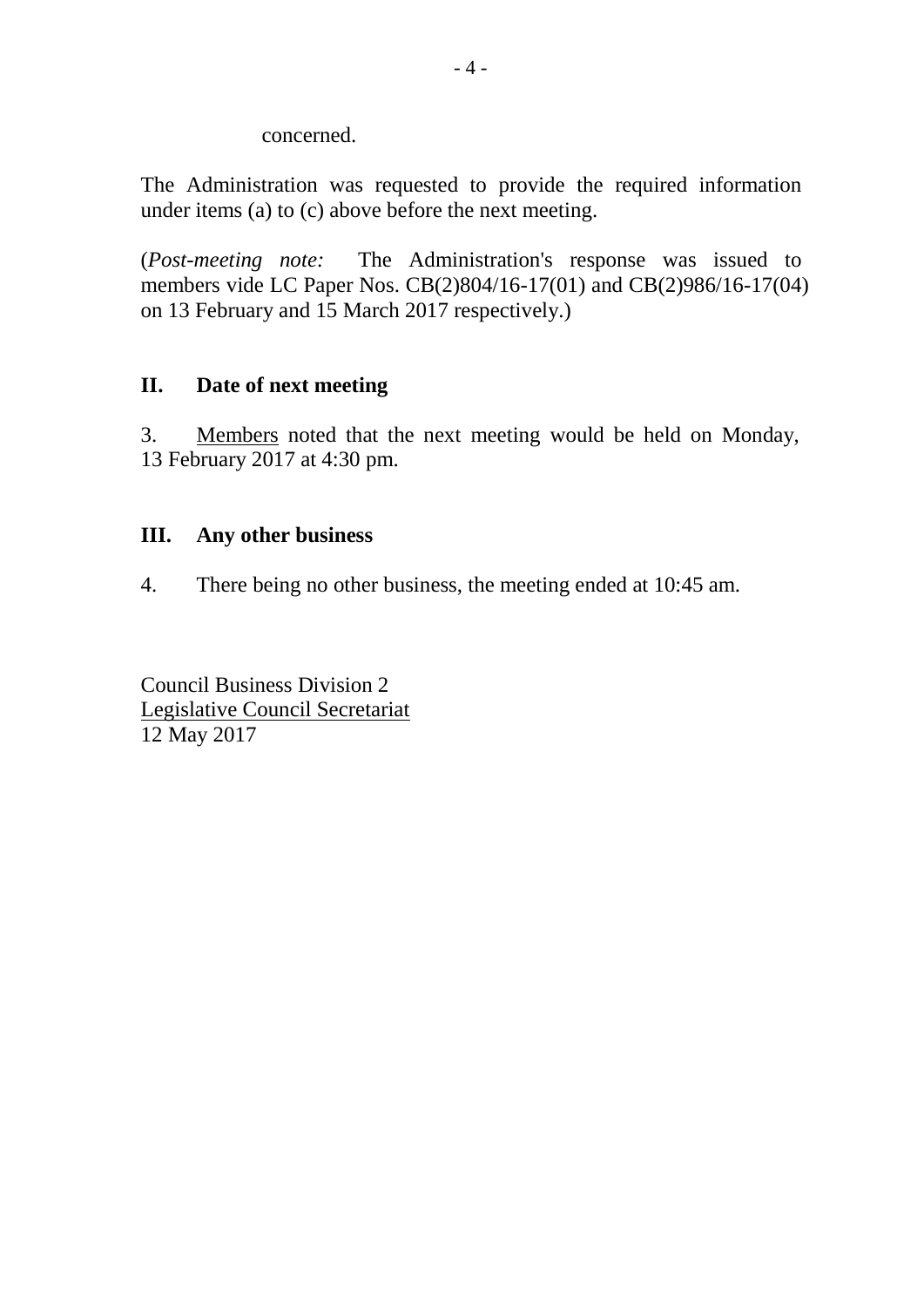## **Proceedings of the fifth meeting of the Bills Committee on Private Columbaria Bill on Friday, 3 February 2017, from 8:45 am to 10:45 am in Conference Room 3 of the Legislative Council Complex**

| <b>Time marker</b>           | Speaker(s)                                                                        | Subject(s)                                                                                                                                                                                                                                                                                                                                                                                                                                                                                                                                                                                                                                                                                                                                                                                                                                                                                                                                                                                                                                                                                                                                                                                                                                                                                                                                                                                                                     | <b>Action</b><br>required |
|------------------------------|-----------------------------------------------------------------------------------|--------------------------------------------------------------------------------------------------------------------------------------------------------------------------------------------------------------------------------------------------------------------------------------------------------------------------------------------------------------------------------------------------------------------------------------------------------------------------------------------------------------------------------------------------------------------------------------------------------------------------------------------------------------------------------------------------------------------------------------------------------------------------------------------------------------------------------------------------------------------------------------------------------------------------------------------------------------------------------------------------------------------------------------------------------------------------------------------------------------------------------------------------------------------------------------------------------------------------------------------------------------------------------------------------------------------------------------------------------------------------------------------------------------------------------|---------------------------|
|                              | Agenda item $I$ – Meeting with the Administration                                 |                                                                                                                                                                                                                                                                                                                                                                                                                                                                                                                                                                                                                                                                                                                                                                                                                                                                                                                                                                                                                                                                                                                                                                                                                                                                                                                                                                                                                                |                           |
| $000415 - 000553$            | Chairman                                                                          |                                                                                                                                                                                                                                                                                                                                                                                                                                                                                                                                                                                                                                                                                                                                                                                                                                                                                                                                                                                                                                                                                                                                                                                                                                                                                                                                                                                                                                |                           |
| Clause-by-clause examination |                                                                                   |                                                                                                                                                                                                                                                                                                                                                                                                                                                                                                                                                                                                                                                                                                                                                                                                                                                                                                                                                                                                                                                                                                                                                                                                                                                                                                                                                                                                                                |                           |
| $000554 - 001429$            | Chairman<br>Administration                                                        | Examination of Part 8 - clauses 80 to 83                                                                                                                                                                                                                                                                                                                                                                                                                                                                                                                                                                                                                                                                                                                                                                                                                                                                                                                                                                                                                                                                                                                                                                                                                                                                                                                                                                                       |                           |
| $001430 - 002738$            | Chairman<br>Administration<br>Mr CHAN Chi-chuen<br>Dr Junius HO<br>Mr Holden CHOW | Examination of Part 8 - clause 84<br>In response to Mr CHAN Chi-chuen's enquiry,<br>the Administration advised that while the Bill did<br>not provide for a party to an appeal to request for<br>changing the date set for the hearing of an<br>appeal, the Private Columbaria Appeal Board<br>("Appeal Board"), having considered the reasons<br>provided by a party to an appeal, might consider<br>rescheduling the hearing or otherwise.<br>Dr Junius HO's view that requiring the legal<br>adviser to the Appeal Board ("Legal Adviser") to<br>make known to every party to the appeal his/her<br>advice to the Appeal Board on legal matters<br>relating to an appeal (clause $84(6)$ to $(8)$ ) was a<br>breach of duty of confidentiality under common<br>law. The Administration's advice that statutory<br>provision would override common law and that<br>the policy intent of clause $84(6)$ to $(8)$ was to<br>enable a fair hearing for the parties concerned.<br>Dr HO's expression of reservation about the<br>proposed arrangements set out in clause 84(6) to<br>The Administration's explanation of the<br>(8).<br>rationale of the policy intent.<br>Mr Holden CHOW's view that the Legal Adviser<br>was not representing the Appeal Board at a<br>hearing if he/she was not required to carry out the<br>duty of confidentiality.<br>The Administration's<br>response that the Appeal Board and the Legal |                           |
|                              |                                                                                   | Adviser were neutral in a hearing.                                                                                                                                                                                                                                                                                                                                                                                                                                                                                                                                                                                                                                                                                                                                                                                                                                                                                                                                                                                                                                                                                                                                                                                                                                                                                                                                                                                             |                           |
| $002739 - 004156$            | Chairman<br>Mr LEUNG Yiu-chung<br>Mr Paul TSE<br>Dr Junius HO<br>Mr Holden CHOW   | The Administration's response to Mr LEUNG<br>Yiu-chung's view on the phrase "終局決定" in<br>the Chinese text of clause $84(12)$ .<br>The<br>Administration's advice that by "final", it implied<br>that after an appeal was determined, all                                                                                                                                                                                                                                                                                                                                                                                                                                                                                                                                                                                                                                                                                                                                                                                                                                                                                                                                                                                                                                                                                                                                                                                       |                           |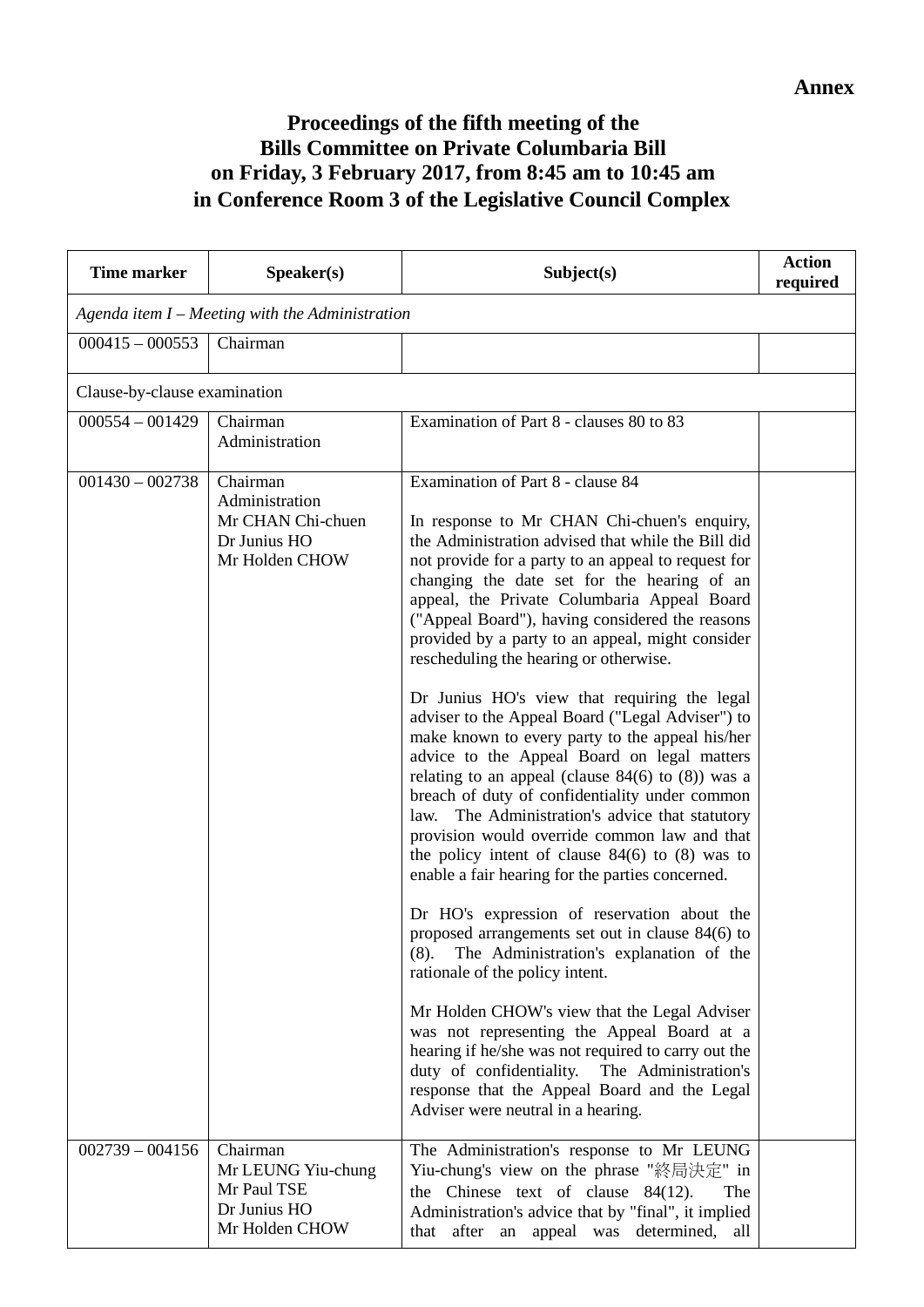| <b>Time marker</b> | Speaker(s)              | Subject(s)                                                                                                                                                                                                                                                                                                                                                                                                                                      | <b>Action</b><br>required                        |
|--------------------|-------------------------|-------------------------------------------------------------------------------------------------------------------------------------------------------------------------------------------------------------------------------------------------------------------------------------------------------------------------------------------------------------------------------------------------------------------------------------------------|--------------------------------------------------|
|                    | Deputy Chairman<br>ALA6 | administrative appeal channels would have been<br>exhausted for the case, and a party to the appeal<br>might make application to the court for judicial<br>review according to the general principles<br>applicable if he/she was aggrieved by the Appeal<br>Board's decision.                                                                                                                                                                  |                                                  |
|                    |                         | Mr LEUNG's concern that the phrase "終局決<br>$\hat{\pi}$ " might be interpreted by a party to the appeal<br>that he/she had no other avenue to pursue the<br>case further after the Appeal Board had made a<br>decision. The Administration's advice that the<br>phrase was commonly used in Hong Kong<br>legislation and it was not necessary to provide in<br>legislation the availability of judicial review of<br>an administrative decision. |                                                  |
|                    |                         | Dr Junius HO's view that the phrase "終局決定"<br>was acceptable.                                                                                                                                                                                                                                                                                                                                                                                   |                                                  |
|                    |                         | The Chairman's request for the Administration to<br>provide before the next meeting examples on the<br>use of the phrase "終局決定" in legislation<br>concerning<br>other<br>appeal boards.<br>The<br>Administration undertook to do so and advised<br>that the appeal procedures and the right of a party<br>to the appeal to seek judicial review would be<br>included in its publicity.                                                          | Admin<br>(paragraph<br>$2(a)$ of the<br>minutes) |
|                    |                         | Mr Paul TSE's view and the Administration's<br>response regarding the neutrality of the Legal<br>Adviser.                                                                                                                                                                                                                                                                                                                                       |                                                  |
|                    |                         | Mr TSE's<br>In<br>enquiry,<br>response to<br>the<br>Administration advised that under clause 81(3),<br>the Chairperson and Deputy Chairperson of the<br>Appeal Board should be legally qualified (under<br>clause 80, "legally qualified" meant qualified for<br>appointment as a District Judge under section 5<br>of the District Court Ordinance (Cap. 336)).                                                                                |                                                  |
|                    |                         | Dr Junius HO's request for the Administration to<br>provide examples of appeal boards which had<br>adopted arrangements similar to those set out in<br>clause $84(6)$ to $(8)$ .                                                                                                                                                                                                                                                                | Admin<br>(paragraph<br>$2(b)$ of the<br>minutes) |
|                    |                         | Mr Holden CHOW's enquiry regarding the<br>background of proposing appointment of a legal<br>adviser to the Appeal Board, given that the<br>Chairperson and the Deputy Chairperson of the<br>Appeal Board were legally qualified.                                                                                                                                                                                                                | Admin<br>(paragraph<br>$2(c)$ of the<br>minutes) |
|                    |                         | The Administration undertook to provide the<br>required information before the next meeting.                                                                                                                                                                                                                                                                                                                                                    |                                                  |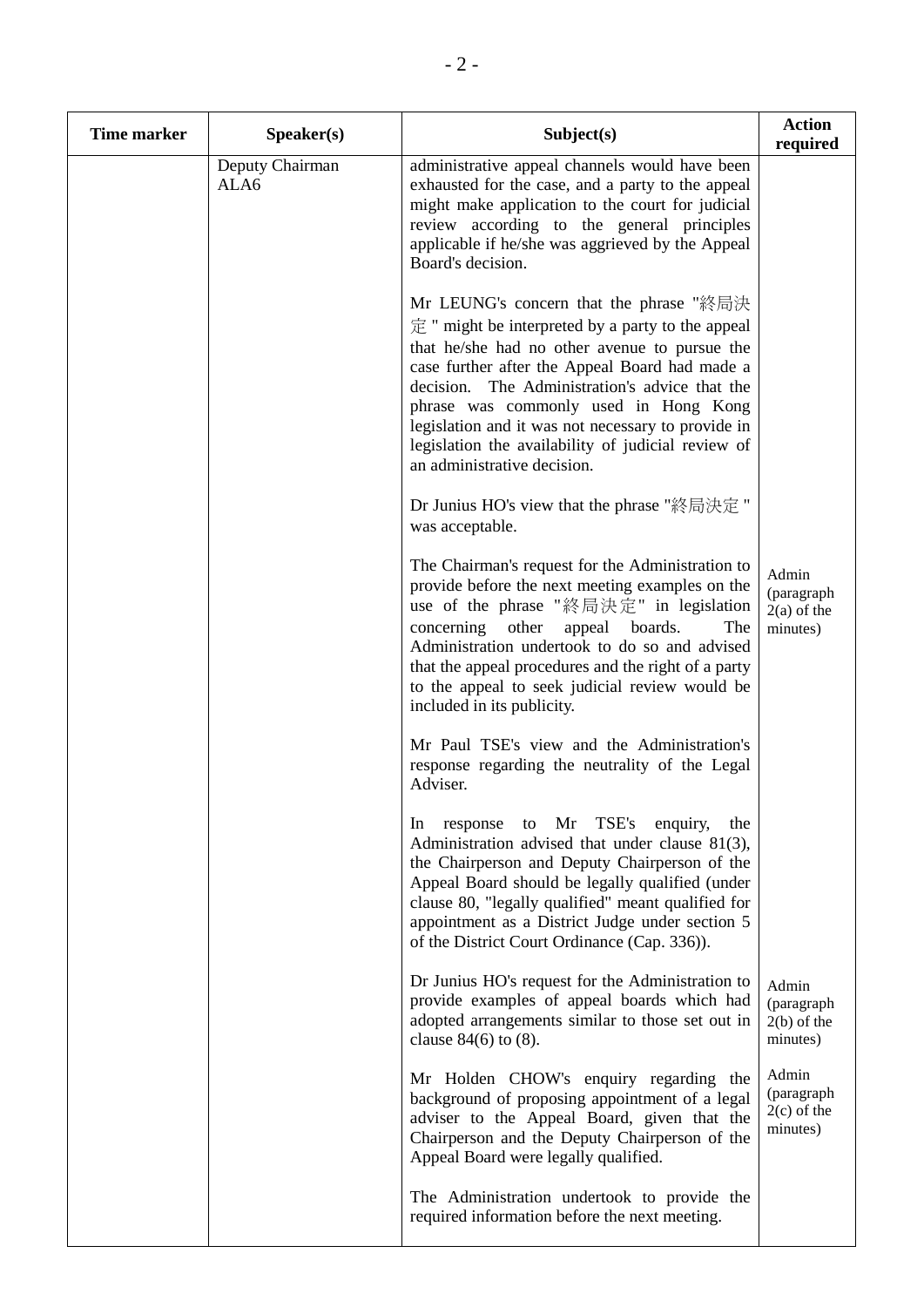| <b>Time marker</b> | Speaker(s)                 | Subject(s)                                                                                                                                                                                                                                                                                                                                                                                                                                                                             | <b>Action</b><br>required |
|--------------------|----------------------------|----------------------------------------------------------------------------------------------------------------------------------------------------------------------------------------------------------------------------------------------------------------------------------------------------------------------------------------------------------------------------------------------------------------------------------------------------------------------------------------|---------------------------|
|                    |                            | Responses of ALA6 and the Administration to<br>the Deputy Chairman's enquiry regarding the use<br>of the word "however" in legislation.                                                                                                                                                                                                                                                                                                                                                |                           |
|                    |                            | LEUNG<br>Yiu-chung's<br>call<br>Mr<br>for<br>the<br>Administration to step up publicity on the appeal<br>procedures and the right of a party to the appeal<br>aggrieved by the decision of the Appeal Board to<br>seek judicial review.                                                                                                                                                                                                                                                |                           |
| $004157 - 004458$  | Chairman<br>Administration | Examination of Part 8 - clause 85                                                                                                                                                                                                                                                                                                                                                                                                                                                      |                           |
|                    | ALA6                       | ALA6's advice that the Appeal Board was not<br>empowered to award costs under the Bill and the<br>issue had been discussed by the former Bills<br>Committee.                                                                                                                                                                                                                                                                                                                           |                           |
|                    |                            | The Administration's advice on the reasons for<br>not having such a provision. Having considered<br>the possible impact of the arrangements on award<br>of costs on the trade, the former Bills Committee<br>Administration's<br>accepted<br>the<br>proposal.<br>Members raised no objection in this regard.                                                                                                                                                                           |                           |
| $004459 - 004624$  | Chairman<br>Administration | Examination of Part 8 - clauses 86 to 87                                                                                                                                                                                                                                                                                                                                                                                                                                               |                           |
| $004625 - 005025$  | Chairman<br>Administration | Examination of Part 8 - clause 88                                                                                                                                                                                                                                                                                                                                                                                                                                                      |                           |
|                    | Dr Junius HO               | Dr Junius HO's enquiry and the Administration's<br>response in relation to the prosecution procedures<br>regarding an offence under clause 88(1) or (2).                                                                                                                                                                                                                                                                                                                               |                           |
| $005026 - 005221$  | Chairman<br>Administration | Examination of Part 8 - clause 89                                                                                                                                                                                                                                                                                                                                                                                                                                                      |                           |
|                    | ALA6                       | ALA6 drew members' attention that clause 89<br>empowered the Chairperson of the Appeal Board<br>to make rules and determine its practice or<br>procedure as mentioned. The rules so made<br>were not subsidiary legislation and would<br>therefore not be subject to amendment by the<br>Legislative Council ("LegCo"). The issue had<br>been discussed by the former Bills Committee.                                                                                                 |                           |
|                    |                            | The Administration's advice that there was a need<br>for flexibility to allow operational practices and<br>procedures to be made or revised in a timely<br>manner to cater for changing circumstances.<br>There<br>similar provisions<br>in<br>were<br>the<br>Telecommunications<br>Ordinance<br>(Cap.<br>106)<br>empowered the Chairman of<br>which<br>the<br>Telecommunications Authority to determine<br>matters of practice or procedure which were not<br>subsidiary legislation. |                           |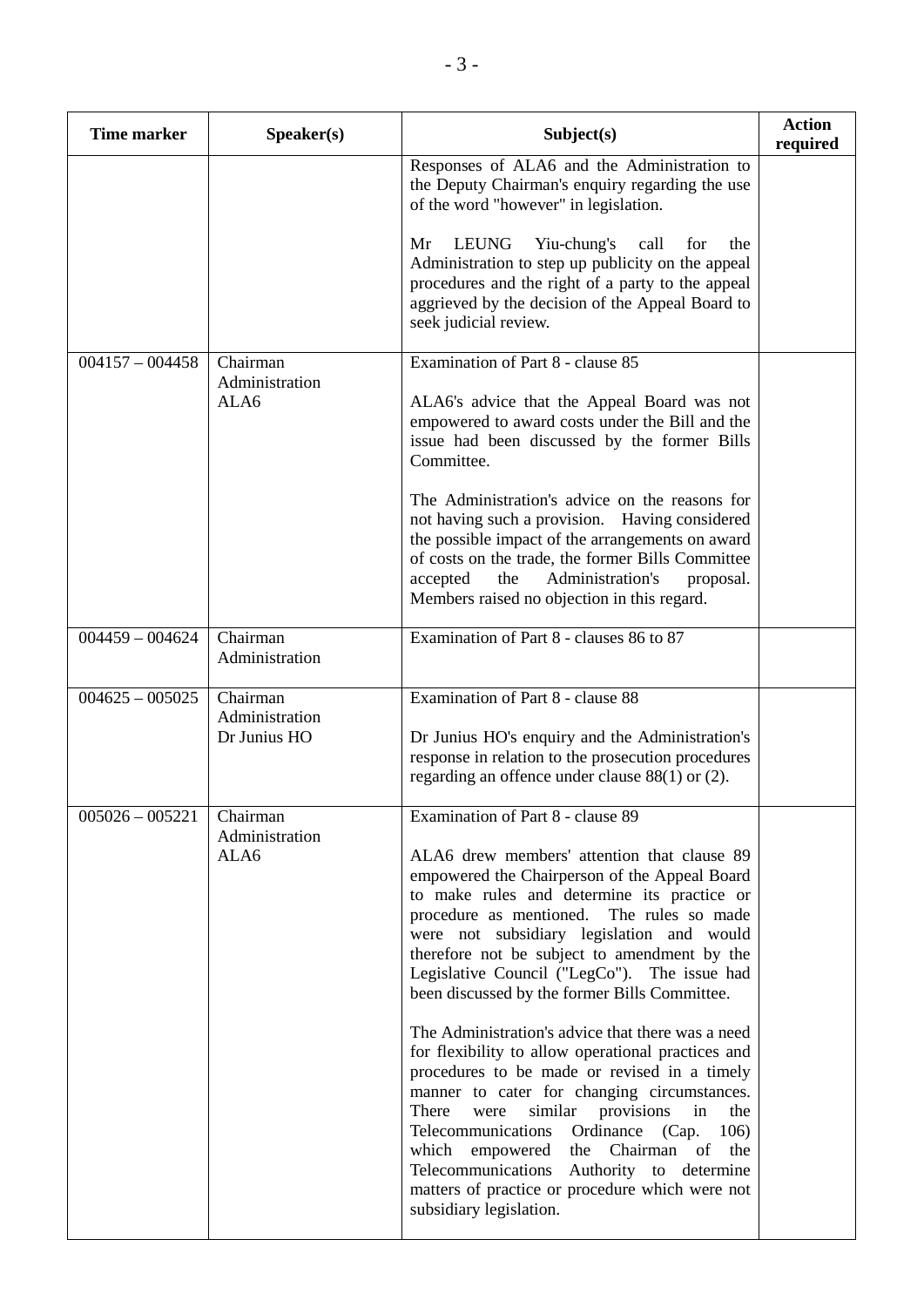| <b>Time marker</b> | Speaker(s)                                                                | Subject(s)                                                                                                                                                                                                                                                                                                                                                                                                                                                                                                                                                                                                                                                                                                                                                                                                                                                                                                                                                                                                                                                                                                                                                                                                                                                                                                                                                                                                                                                                                                                                                                                                                                                      | <b>Action</b><br>required                        |
|--------------------|---------------------------------------------------------------------------|-----------------------------------------------------------------------------------------------------------------------------------------------------------------------------------------------------------------------------------------------------------------------------------------------------------------------------------------------------------------------------------------------------------------------------------------------------------------------------------------------------------------------------------------------------------------------------------------------------------------------------------------------------------------------------------------------------------------------------------------------------------------------------------------------------------------------------------------------------------------------------------------------------------------------------------------------------------------------------------------------------------------------------------------------------------------------------------------------------------------------------------------------------------------------------------------------------------------------------------------------------------------------------------------------------------------------------------------------------------------------------------------------------------------------------------------------------------------------------------------------------------------------------------------------------------------------------------------------------------------------------------------------------------------|--------------------------------------------------|
|                    |                                                                           | Members raised no objection to the proposed<br>arrangements in clause 89.                                                                                                                                                                                                                                                                                                                                                                                                                                                                                                                                                                                                                                                                                                                                                                                                                                                                                                                                                                                                                                                                                                                                                                                                                                                                                                                                                                                                                                                                                                                                                                                       |                                                  |
| $005222 - 005441$  | Chairman<br>Administration<br>Mr Holden CHOW                              | Examination of Part 8 - clause 90<br>Holden<br>CHOW's<br>view<br>Mr<br>and<br>the<br>Administration's response that the appointment<br>of a legal adviser to the Appeal Board might not<br>be necessary, given that the procedures in<br>determining an appeal by the Appeal Board were<br>very similar to a court hearing and that under<br>clause $87(1)$ , the Appeal Board might, before<br>determining an appeal, refer a question of law<br>arising in the appeal to the Court of Appeal for<br>determination by way of case stated.                                                                                                                                                                                                                                                                                                                                                                                                                                                                                                                                                                                                                                                                                                                                                                                                                                                                                                                                                                                                                                                                                                                      |                                                  |
| $005442 - 005555$  | Chairman<br>Administration                                                | Examination of Part 5 - clause 46                                                                                                                                                                                                                                                                                                                                                                                                                                                                                                                                                                                                                                                                                                                                                                                                                                                                                                                                                                                                                                                                                                                                                                                                                                                                                                                                                                                                                                                                                                                                                                                                                               |                                                  |
| $005556 - 011153$  | Chairman<br>Administration<br>Dr KWOK Ka-ki<br>Mr LEUNG Yiu-chung<br>ALA6 | Examination of Part $5$ - clause $47(1)$ and $(2)$<br>The Administration's response to Dr KWOK<br>Ka-ki's view that the Administration should<br>endeavour to tackle columbaria located on<br>unlawfully-occupied government land<br>rather<br>than allowing operators of these columbaria to<br>apply for regularization, and that columbarium<br>operators whose columbarium premises were<br>occupying government land under a short term<br>tenancy granted by the Government should not<br>be allowed to sell interment rights for a duration<br>exceeding the term of the short term tenancy.<br>Dr KWOK's request for the Administration to<br>provide information on<br>the number<br>of<br>columbarium premises which were occupied<br>under a short term tenancy granted by the<br>Government<br>and the<br>total area<br>of<br>the<br>columbarium<br>The<br>premises<br>concerned.<br>Administration's advice that it would check with<br>the relevant government departments on the<br>availability of the required information.<br>Yiu-chung's view<br>LEUNG<br>Mr<br>and<br>the<br>Administration's response in relation to allowing<br>an operator whose columbarium premises were<br>occupying government land under a short term<br>tenancy granted by the Government after the<br>enactment of the Private Columbaria Ordinance<br>("Ordinance") to sell an interment right.<br>The<br>Administration advised that clause 47 provided<br>for the restrictions on the sale of interment rights<br>in respect of columbaria operated on land<br>occupied under different instruments, including a<br>land instrument granted by the Government. | Admin<br>(paragraph<br>$2(d)$ of the<br>minutes) |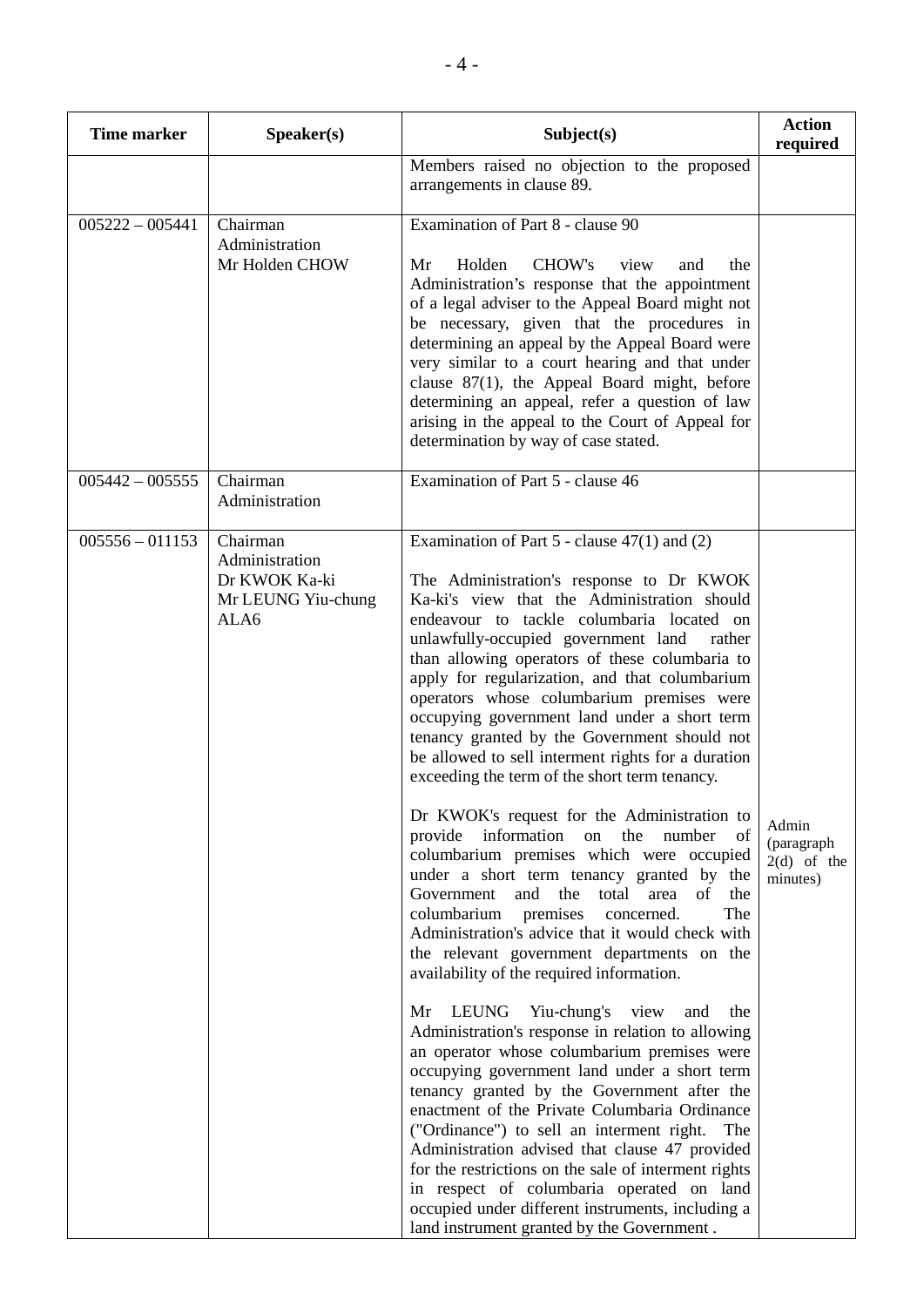| <b>Time marker</b> | Speaker(s)                                                                                              | Subject(s)                                                                                                                                                                                                                                                                                                                                                                                                                                                                                                                                                                                                                                                                                                                                                                                                                                                                                                                                                                                                                                                                                                                                                                                                                                                                                                                                                                                                                                                                                                                                                                                                                                                                                                                                                                                                                                                                  | <b>Action</b><br>required |
|--------------------|---------------------------------------------------------------------------------------------------------|-----------------------------------------------------------------------------------------------------------------------------------------------------------------------------------------------------------------------------------------------------------------------------------------------------------------------------------------------------------------------------------------------------------------------------------------------------------------------------------------------------------------------------------------------------------------------------------------------------------------------------------------------------------------------------------------------------------------------------------------------------------------------------------------------------------------------------------------------------------------------------------------------------------------------------------------------------------------------------------------------------------------------------------------------------------------------------------------------------------------------------------------------------------------------------------------------------------------------------------------------------------------------------------------------------------------------------------------------------------------------------------------------------------------------------------------------------------------------------------------------------------------------------------------------------------------------------------------------------------------------------------------------------------------------------------------------------------------------------------------------------------------------------------------------------------------------------------------------------------------------------|---------------------------|
|                    |                                                                                                         | <b>KWOK</b><br>Ka-ki's<br>Dr<br>enquiry<br>and<br>the<br>Administration's response regarding whether the<br>sale of an interment right by an operator whose<br>columbarium<br>premises<br>were<br>occupying<br>government land under a short term tenancy<br>granted by the Government was an offence, given<br>that the operator concerned did not own the land<br>concerned. The Administration's explanation of<br>the meaning of sale of interment right stipulated<br>in clause 3. ALA6's advice that the Bill<br>concerned with the sale of an interment right as<br>opposed to the sale of the land concerned.<br>Dr KWOK's enquiry and the Administration's<br>response regarding whether the Government<br>would be held legally liable if there was a dispute<br>between the seller and the purchaser about an<br>interment right. The Administration's advice<br>that Part 2 of Schedule 4 stipulated the essential<br>terms which must be set out in an agreement for<br>the sale of an internment right ("agreement") and<br>a consumer should know the particulars about the<br>interment right he/she intended to purchase.<br>The Administration's response to Mr LEUNG<br>Yiu-chung's<br>view<br>${\rm on}$<br>allowing<br>private<br>columbarium operators to make profit by selling<br>interment rights in respect of a columbarium<br>situated on Government land under a short term<br>tenancy. The Administration's advice that only<br>licensee could sell interment right in respect of<br>licensed<br>columbarium,<br>and<br>licensed<br>the<br>columbaria were subject to the Administration's<br>policies on market premium for land on<br>Government lease and market rental for short<br>term tenancy.<br>Mr LEUNG Yiu-chung's enquiry<br>and the<br>Administration's response regarding how the<br>Administration would prevent the aforesaid |                           |
|                    |                                                                                                         | operators from misleading purchasers in the sale<br>of interment rights.                                                                                                                                                                                                                                                                                                                                                                                                                                                                                                                                                                                                                                                                                                                                                                                                                                                                                                                                                                                                                                                                                                                                                                                                                                                                                                                                                                                                                                                                                                                                                                                                                                                                                                                                                                                                    |                           |
| $011154 - 013307$  | Chairman<br>Mr LEUNG Kwok-hung<br>Mr LAU Kwok-fan<br>Dr KWOK Ka-ki<br>Deputy Chairman<br>Administration | Mr LEUNG Kwok-hung's expression of similar<br>concerns raised by Mr LEUNG Yiu-chung and<br>Dr KWOK Ka-ki. The Administration's advice<br>that granting a short term tenancy at market<br>rental for conducting commercial activities on<br>Government land was not uncommon and such<br>an arrangement was not unique for columbarium<br>operation.<br>The Chairman's view that the concern raised by                                                                                                                                                                                                                                                                                                                                                                                                                                                                                                                                                                                                                                                                                                                                                                                                                                                                                                                                                                                                                                                                                                                                                                                                                                                                                                                                                                                                                                                                       |                           |
|                    |                                                                                                         | Mr LEUNG Yiu-chung, Mr LEUNG Kwok-hung<br>and Dr KWOK Ka-ki about granting of short                                                                                                                                                                                                                                                                                                                                                                                                                                                                                                                                                                                                                                                                                                                                                                                                                                                                                                                                                                                                                                                                                                                                                                                                                                                                                                                                                                                                                                                                                                                                                                                                                                                                                                                                                                                         |                           |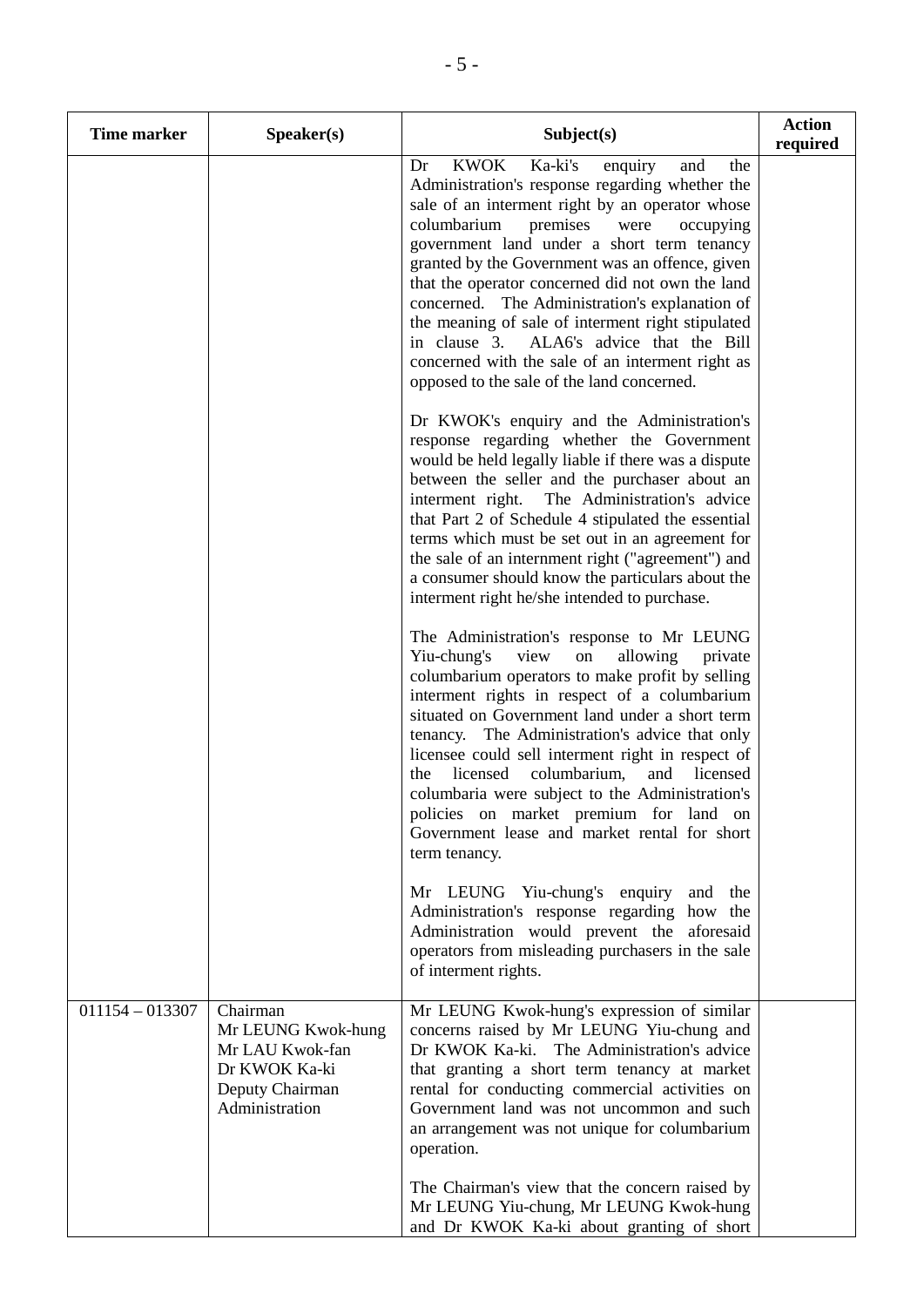| <b>Time marker</b> | Speaker(s) | Subject(s)                                                                                                                                                                                                                                                                                                                                                                                                                                                                                                                                                                                                                                                                                                    | <b>Action</b><br>required |
|--------------------|------------|---------------------------------------------------------------------------------------------------------------------------------------------------------------------------------------------------------------------------------------------------------------------------------------------------------------------------------------------------------------------------------------------------------------------------------------------------------------------------------------------------------------------------------------------------------------------------------------------------------------------------------------------------------------------------------------------------------------|---------------------------|
|                    |            | tenancy for conducting commercial<br>term<br>activities on Government land was not entirely<br>relevant to the Bill. The Chairman suggested<br>that the Administration should arrange a separate<br>meeting with Mr LEUNG Yiu-chung, Mr<br>LEUNG Kwok-hung and Dr KWOK Ka-ki to<br>explain to them the issues of concern,<br>particularly the measures the Administration<br>would adopt to prevent an operator of a<br>columbarium located on unlawfully-occupied<br>government land from making profit by way of<br>selling<br>interment rights.<br>The<br>Deputy<br>Chairman's suggestion that the Administration<br>should also explain in more detail the meaning of<br>interment right at that meeting. |                           |
|                    |            | LAU<br>Kwok-fan's<br>Mr<br>view<br>that<br>the<br>Administration should provide examples of<br>columbaria premises occupying government land<br>under a short term tenancy granted by the<br>Government to facilitate members' understanding<br>of the objectives of the relevant provisions.                                                                                                                                                                                                                                                                                                                                                                                                                 |                           |
|                    |            | Dr KWOK Ka-ki's view that as consumers would<br>have expected that interment of ashes in private<br>columbaria was long-term in nature, granting<br>short term tenancy to columbarium premises<br>be carefully considered.<br>should<br>The<br>Administration explained clause 47 and advised<br>that the provision sought to address the aforesaid<br>concerns.                                                                                                                                                                                                                                                                                                                                              |                           |
|                    |            | Mr LEUNG Yiu-chung's enquiry and the<br>Administration's response in relation to the<br>monitoring of the sale of interment rights by<br>private<br>columbarium<br>operators.<br>The<br>Administration's advice that the Bill sought to<br>handle the historical legacy of private columbaria<br>and put the operation of private columbaria on a<br>regulated and sustainable track.<br>At the<br>Chairman's request, the Administration explained<br>the meaning of "interment right" stipulated in<br>clause 2.                                                                                                                                                                                            |                           |
|                    |            | In response to Dr KWOK Ka-ki's enquiry, the<br>Chairman said that members might propose<br>amendments to clauses which had been examined<br>by the Bills Committee if they had different<br>views on such clauses.                                                                                                                                                                                                                                                                                                                                                                                                                                                                                            |                           |
|                    |            | The<br>Chairman's<br>suggestion<br>that<br>the<br>Administration<br>should brief<br><b>LEUNG</b><br>Mr<br>Yiu-chung, Mr LEUNG Kwok-hung<br>and<br>Dr KWOK Ka-ki on the Bill at that separate<br>The Deputy Chairman's suggestion<br>meeting.                                                                                                                                                                                                                                                                                                                                                                                                                                                                  |                           |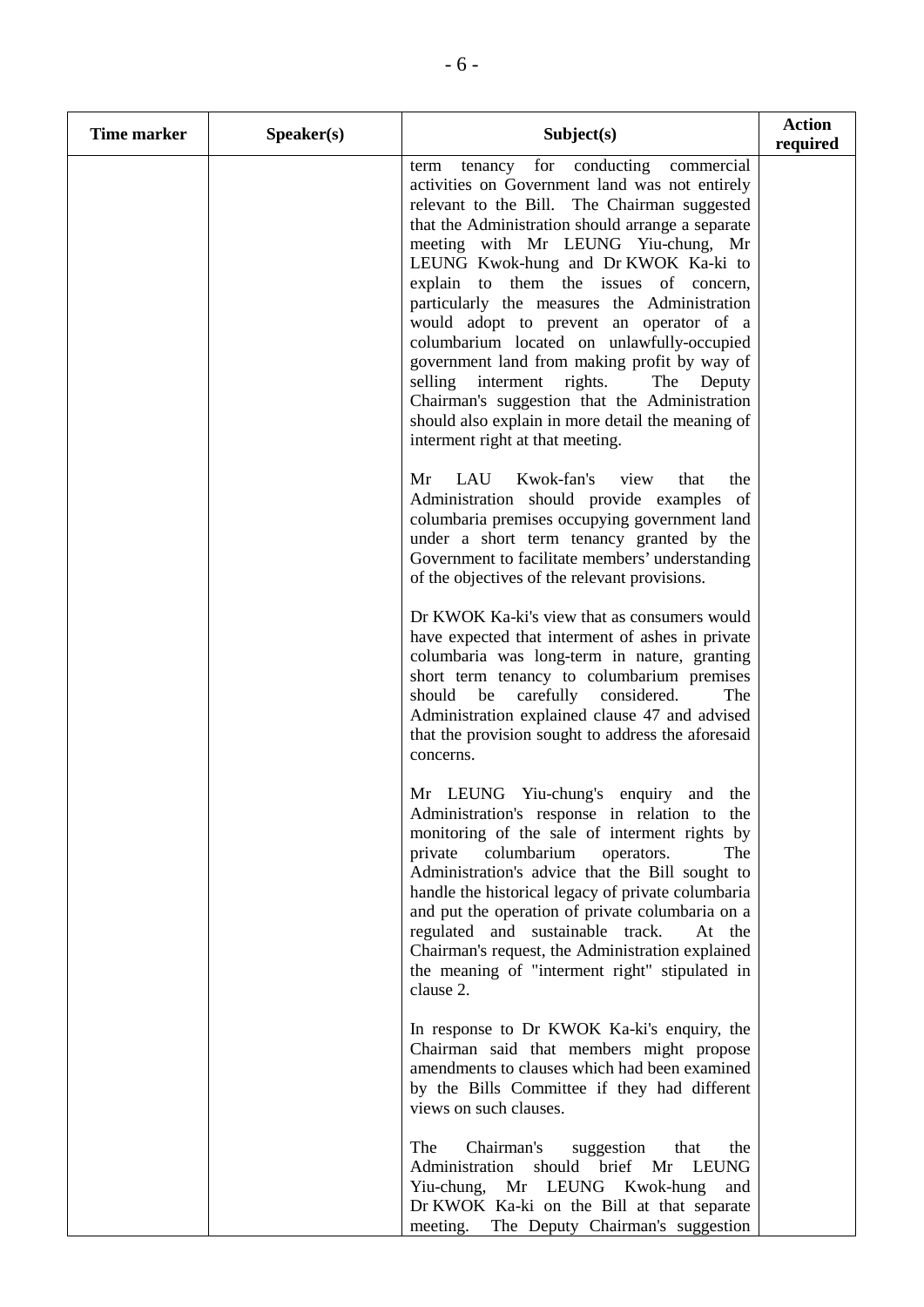| <b>Time marker</b> | Speaker(s)                                                                                                        | Subject(s)                                                                                                                                                                                                                                                                                                                                                                                                                                                                                                                                                                                                                                                                                                                                                                                                                                                                         | <b>Action</b><br>required |
|--------------------|-------------------------------------------------------------------------------------------------------------------|------------------------------------------------------------------------------------------------------------------------------------------------------------------------------------------------------------------------------------------------------------------------------------------------------------------------------------------------------------------------------------------------------------------------------------------------------------------------------------------------------------------------------------------------------------------------------------------------------------------------------------------------------------------------------------------------------------------------------------------------------------------------------------------------------------------------------------------------------------------------------------|---------------------------|
|                    |                                                                                                                   | that the Administration should also explain to<br>them the meaning of sale of interment right<br>stipulated in clause 3.                                                                                                                                                                                                                                                                                                                                                                                                                                                                                                                                                                                                                                                                                                                                                           |                           |
|                    |                                                                                                                   | Mr LEUNG Yiu-chung's reiteration of his<br>concern about inadequate protection to a<br>consumer who had entered into an agreement<br>with an operator on the sale of an interment right<br>in respect of the latter's columbarium that was<br>situated on Government land occupied under<br>short term tenancy.                                                                                                                                                                                                                                                                                                                                                                                                                                                                                                                                                                    |                           |
| $013308 - 013955$  | Chairman<br>Dr Junius HO<br>Administration                                                                        | Dr Junius HO's enquiry and the Administration's<br>response regarding the duration of interment<br>rights under different terms of government<br>lease/tenancy. The Administration's explanation<br>of section $2(b)(ii)$ and (iii) of Part 2 of Schedule<br>4.                                                                                                                                                                                                                                                                                                                                                                                                                                                                                                                                                                                                                    |                           |
|                    |                                                                                                                   | Dr HO's view and the Administration's response<br>regarding the provision of a sample agreement.<br>Administration's<br><b>The</b><br>advice<br>that<br>sample<br>templates for agreements would be drawn up for<br>easy reference by consumers and private<br>columbarium operators.                                                                                                                                                                                                                                                                                                                                                                                                                                                                                                                                                                                              |                           |
| $013956 - 020019$  | Chairman<br>Administration<br>ALA6<br>Dr KWOK Ka-ki<br>Deputy Chairman<br>Mr LEUNG Kwok-hung<br>Mr CHAN Chi-chuen | Examination of Part $5$ - clause $47(3)$ to $(5)$<br>ALA6's advice that pursuant to clause $47(3)$ , an<br>agreement was not enforceable against a<br>purchaser unless the other requirements specified<br>by the Private Columbaria Licensing Board<br>("Licensing Board") under clause $47(3)(i)$ , if any,<br>Such requirements were not<br>were met.<br>subsidiary legislation and therefore would not be<br>subject to amendment by LegCo. She informed<br>members that the former Bills Committee had<br>discussed the issue and had accepted the<br>Administration's proposal. She said that members<br>should also consider how a seller of an interment<br>right knew about the requirements, subsequent<br>amendments made to these requirements and the<br>time when these amendments took effect to<br>ensure compliance.<br>Dr KWOK Ka-ki's enquiry about the reasons |                           |
|                    |                                                                                                                   | why the aforesaid requirements were not<br>subsidiary legislation.<br>The Administration's<br>advice that as it would neither be possible nor<br>desirable at this stage to spell out in an<br>exhaustive list the requirements that<br>the<br>Licensing Board might deem fit to specify, the<br>Licensing Board should be provided with the<br>necessary flexibility. Having regard to the<br>views of the former Bills Committee, the                                                                                                                                                                                                                                                                                                                                                                                                                                            |                           |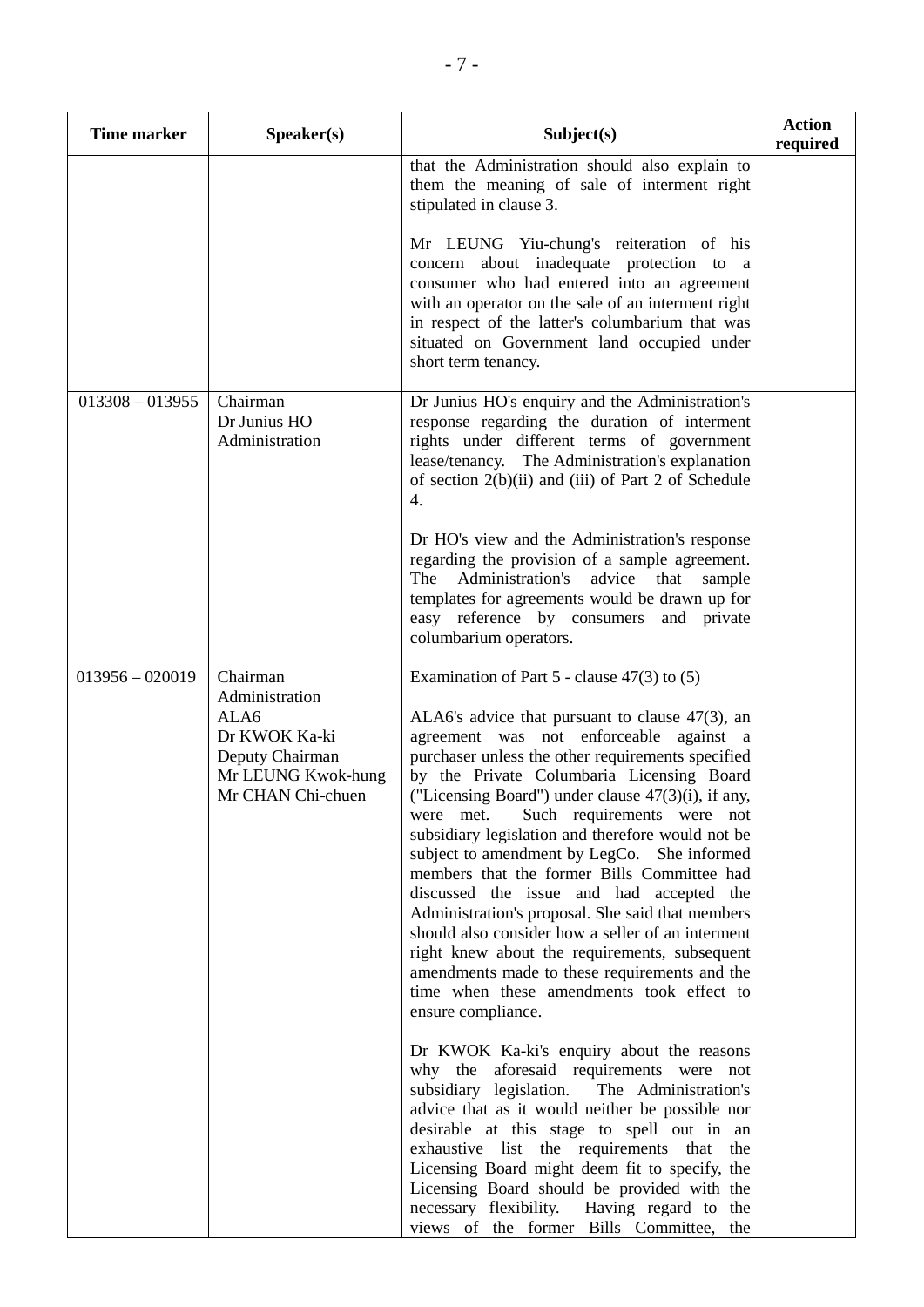| <b>Time marker</b> | Speaker(s) | Subject(s)                                                                                                                                                                                                                                                                                                                                                                                                                   | <b>Action</b><br>required |
|--------------------|------------|------------------------------------------------------------------------------------------------------------------------------------------------------------------------------------------------------------------------------------------------------------------------------------------------------------------------------------------------------------------------------------------------------------------------------|---------------------------|
|                    |            | Administration had proposed to amend the<br>relevant provision to allow a purchaser to cancel<br>an unenforceable agreement within six months<br>after the date of the agreement ("the six-month"<br>period") by giving the seller a written notice of<br>cancellation rather than to cancel the agreement<br>at any time after it was entered into.<br>The<br>foresaid amendments had been reflected in clause<br>$48(2)$ . |                           |
|                    |            | In response to Dr KWOK's request for examples<br>of provisions in other legislation which were of<br>similar nature as clause $47(3)(i)$ , ALA6 replied<br>that she had not come across such similar<br>provisions.                                                                                                                                                                                                          |                           |
|                    |            | Dr KWOK's enquiry and the Administration's<br>response on whether the Licensing Board would<br>bear any legal liability in respect of the<br>requirements it imposed under clause $47(3)(i)$ .                                                                                                                                                                                                                               |                           |
|                    |            | The Administration's response to the enquiries of<br>the Deputy Chairman, Mr LEUNG Kwok-hung<br>and Dr KWOK Ka-ki regarding enhancement of<br>consumer protection (e.g. enhancing the terms<br>and using larger font size in an agreement, an<br>agreement should be signed in the presence of a<br>witness, etc.).                                                                                                          |                           |
|                    |            | The Administration's response to the Deputy<br>enquiry<br>Chairman's<br>regarding<br>the<br>legal<br>implications on an agreement if there were any<br>changes in the requirements imposed by the<br>Licensing Board within the six-month period.                                                                                                                                                                            |                           |
|                    |            | Chairman's<br>view<br>The<br>Deputy<br>and<br>the<br>Administration's response regarding the power of<br>the Licensing Board.                                                                                                                                                                                                                                                                                                |                           |
|                    |            | CHAN Chi-chuen's<br>Mr<br>enquiry<br>the<br>and<br>Administration's response regarding whether the<br>six-month period was a cooling-off period for a<br>purchaser and how clause $47(3)(f)$ and (g) would<br>be executed in practice.                                                                                                                                                                                       |                           |
|                    |            | The Administration's response to Mr LEUNG<br>Kwok-hung's view in relation to putting in place<br>a mechanism for monitoring the Licensing<br>Board.                                                                                                                                                                                                                                                                          |                           |
| $020020 - 020055$  | Chairman   | Date of next meeting                                                                                                                                                                                                                                                                                                                                                                                                         |                           |